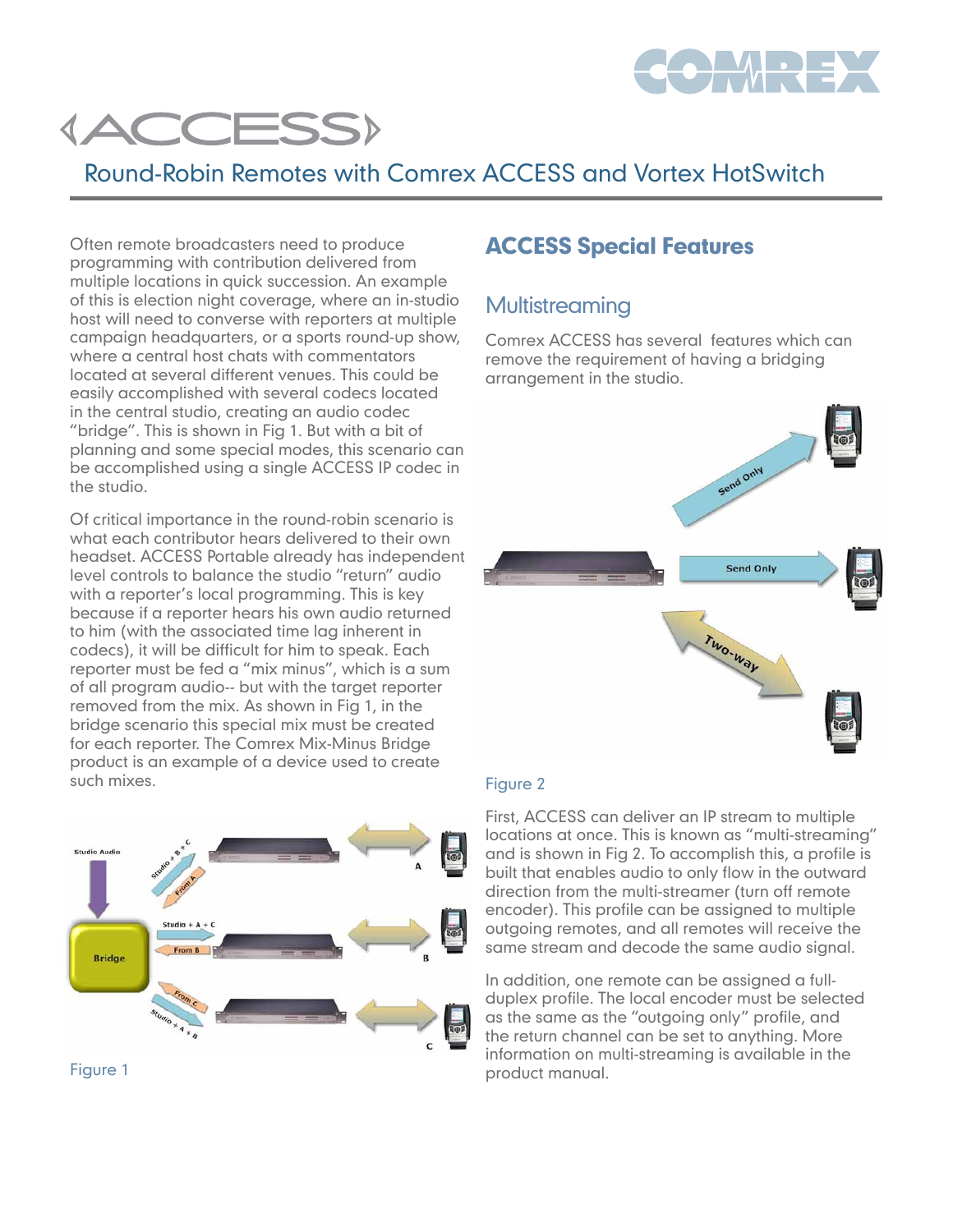



# Round-Robin Remotes with Comrex ACCESS and Vortex HotSwitch

#### Decoder Downmix

A new feature in ACCESS firmware 2.8 allows profiles to be built that instruct the remote decoder to output only the Left or only the Right audio stream through both audio outputs. This concept is a bit complex and is treated in its own appnote, but essentially this means the central codec can send a stereo stream to multiple locations using its multi-streaming capability, and by changing profile settings can instruct each location to decode only one side of the stream.

#### Putting it together

Combining the Multistreaming and Downmix features allows a single, central ACCESS codec to deliver one full-duplex channel with outgoing audio from the left audio input, simultaneously with multiple "outgoing only" channels with audio from the right audio input. As shown in fig 3, the duplex channel can be used for the remote guest currently on air, while the simplex channels can be fed to other guests currently standing by. By applying different audio feeds to each of the master ACCESS's "send" channels, the on-air guest can hear a studio mix-minus while the "standby" guests can hear full program audio.



While all this will work, it becomes a bit unwieldy to set up and operate. The final piece of the puzzle, HotSwitch, provides a simplified means of setting up and managing the system on air.

### **HotSwitch**

Vortex HotSwitch is a Windows-based utility especially designed to manage the round-robin application. It can:

- Attach to an IP control channel on the central master codec
- • Choose the default profile used for all the connections
- Allow the user to dynamically switch between multiple guests, handling the decoder downmix and simplex/ duplex functions in the background automatically.

Use of HotSwitch assumes you have a particular audio connection at the "send" input to your master codec. This hookup is:

On the "Left" channel input, you have created a mix-minus feed for the remote guests. This is usually a mix of all studio sources except the master codec output, and can be created on most consoles using an alternative bus. Alternately, this could be a feed of the studio microphone only. The important thing is that no remote audio is present in this mix, so that the listener will not hear his own audio when put onair.

On the "Right" channel input, a mix of all studio sources including the codec output is applied. This can be the main console output, or a program feed from further down the air chain. But this feed should not include any profanity delay or any other delay (e.g. an off-air feed is often not usable due to digital processing delay).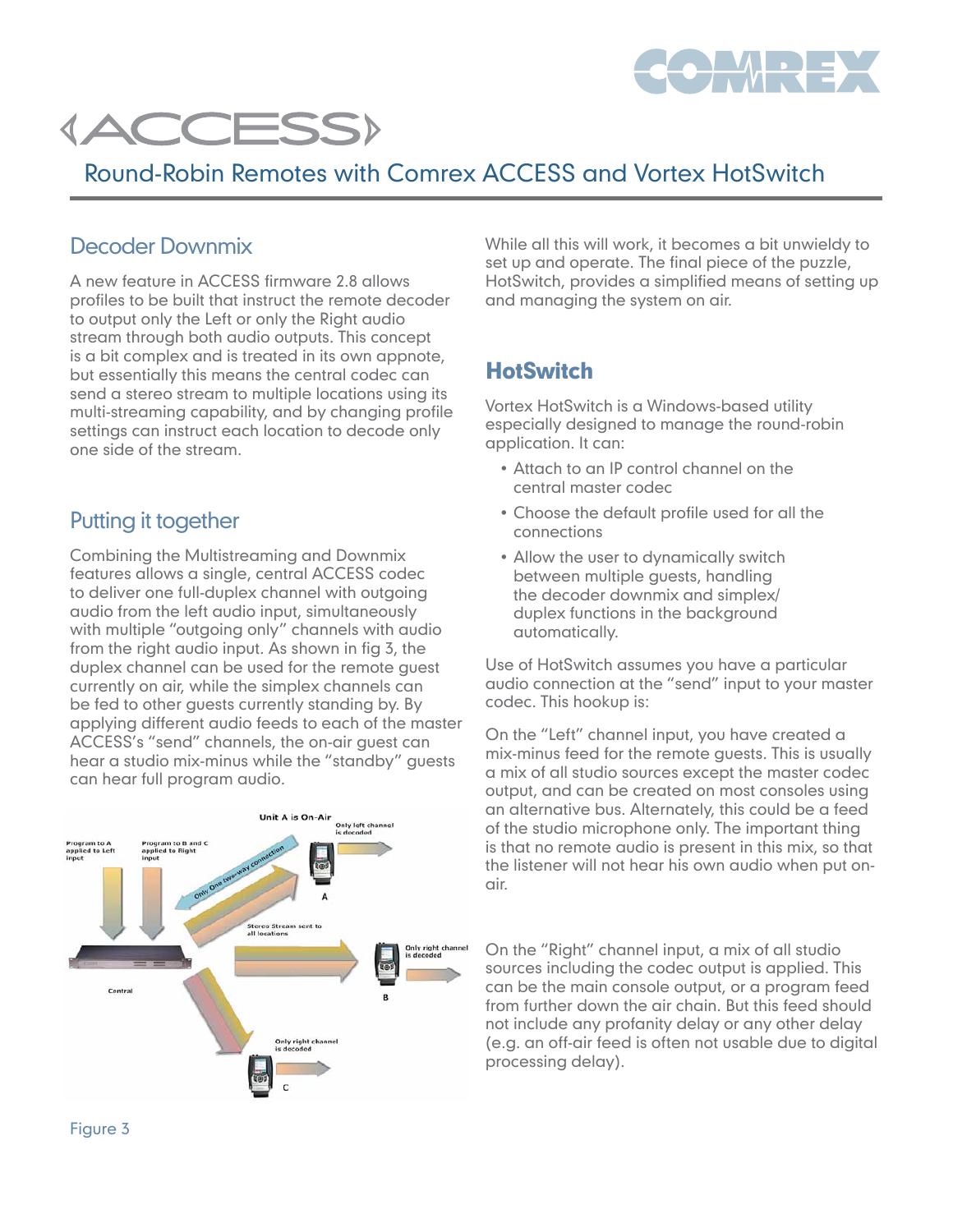

# **(ACCESS)**

# Round-Robin Remotes with Comrex ACCESS and Vortex HotSwitch

| IP Address / Hostname: 71.243.126.14 |            |
|--------------------------------------|------------|
|                                      | Port: 8080 |
| Usemame: comrex                      |            |
| Password:                            |            |
| Save password: V                     |            |
| Local audio input: Automatic         |            |
| <b>Connect</b>                       |            |

#### Figure 4

On starting the HotSwitch program, a log-in dialog box appears as in fig 4. You'll need to enter the address and login information for your master codec in order to allow HotSwitch to control it. The "Local Audio Input" option should be left at "automatic".

| Menu<br>Help<br>Select HotSwitch Profile | ٠                           | HQ1 Default                                                                                                                                      |                      |           |          | Www.vtx.co.uk     |
|------------------------------------------|-----------------------------|--------------------------------------------------------------------------------------------------------------------------------------------------|----------------------|-----------|----------|-------------------|
| Display Hidden Codecs                    |                             | HQ2 Default                                                                                                                                      | Current State (L.    |           |          |                   |
| Unhide All Coders                        |                             | HQ2 Stereo Default<br><b>UEB Default</b>                                                                                                         | Not connected (Loc   | Send Only | Two-Way  | Disconnect        |
| Auto-connect New Codecs:                 |                             | 36                                                                                                                                               | Not connected        | Send Only | Two-Way  | Disconnect        |
|                                          | Connect to ACCESS (Control) | 3G AAC-FLD                                                                                                                                       |                      |           |          |                   |
| Est.                                     |                             | BGAN                                                                                                                                             | Not connected (Loc.  | Send Only | Two-Way  | <b>Disconnect</b> |
| Owen at pub                              | 70 22 155 134               | BGAN AAC-FLD<br>AAC Meno                                                                                                                         | Not connected (Loc.) | Send Only | Two-Way: | Disconnect        |
|                                          |                             | AAC Stereo                                                                                                                                       |                      |           |          |                   |
|                                          |                             | HE-AAC Mono<br><b>HE-AAC Stereo</b><br>HE-AAC V2 Stereo<br>AAC-LD Mono<br>AAC-LD Stereo<br>AAC-ELD Mone<br>AAC-ELD Stereo<br>Linear PCM<br>FLAC. |                      |           |          |                   |
|                                          |                             |                                                                                                                                                  |                      |           |          |                   |



Once logged in, you'll be presented with a list of the pre-configured remotes from your codec's address book. The first step is to choose the profile to be used to connect to your guests. This is shown in fig 5. Note: This profile should have a stereo mode selected as the local encoder, and both local and remote encoder should be enabled (HotSwitch will handle turning off the remote encoders for the "standby" guests automatically). Finally, if this is a custom profile, leave the "decoder downmix" settings at their defaults when creating the profile. HotSwitch will handle those aspects as well.

## **Operation**

| Name                    | Address         | Profile              | Current State (      |                  |         |                   |
|-------------------------|-----------------|----------------------|----------------------|------------------|---------|-------------------|
| <b>Bill at midfield</b> | 70.22.155.131.9 | <b>HE-AAC Stereo</b> | Connected (Co        | Send Only        | Two-Way | <b>Disconnect</b> |
| James in Locker room    | 70.22.155.132.9 | <b>HE AAC Stareo</b> | <b>Connected (Co</b> | <b>Send Only</b> | Two-Way | <b>Disconnect</b> |
| Judith at home          | 70.22.155.133.9 | <b>HE-AAC Stereo</b> | Connected (Co        | Send Only        | Two-Way | <b>Disconnect</b> |
|                         |                 |                      |                      |                  |         |                   |
| Owen at pub             | 70.22.155.134.9 | <b>HE-AAC Stereo</b> | Connected (Co        | Send Only        | Two-Way | <b>Disconnect</b> |
|                         |                 |                      |                      |                  |         |                   |
|                         |                 |                      |                      |                  |         |                   |
|                         |                 |                      |                      |                  |         |                   |

#### Figure 6

Operation of HotSwitch at airtime is simple. To start, connect to all remote guests by pressing the "send only" button corresponding to each guest. At this time, the following will happen:

- A new temporary "send-only" profile will be built.
- The "decoder downmix" option for that profile will be set to "Right Channel Only".
- The profile will be assigned to each outgoing connection.
- • Connections are made to the remote guests